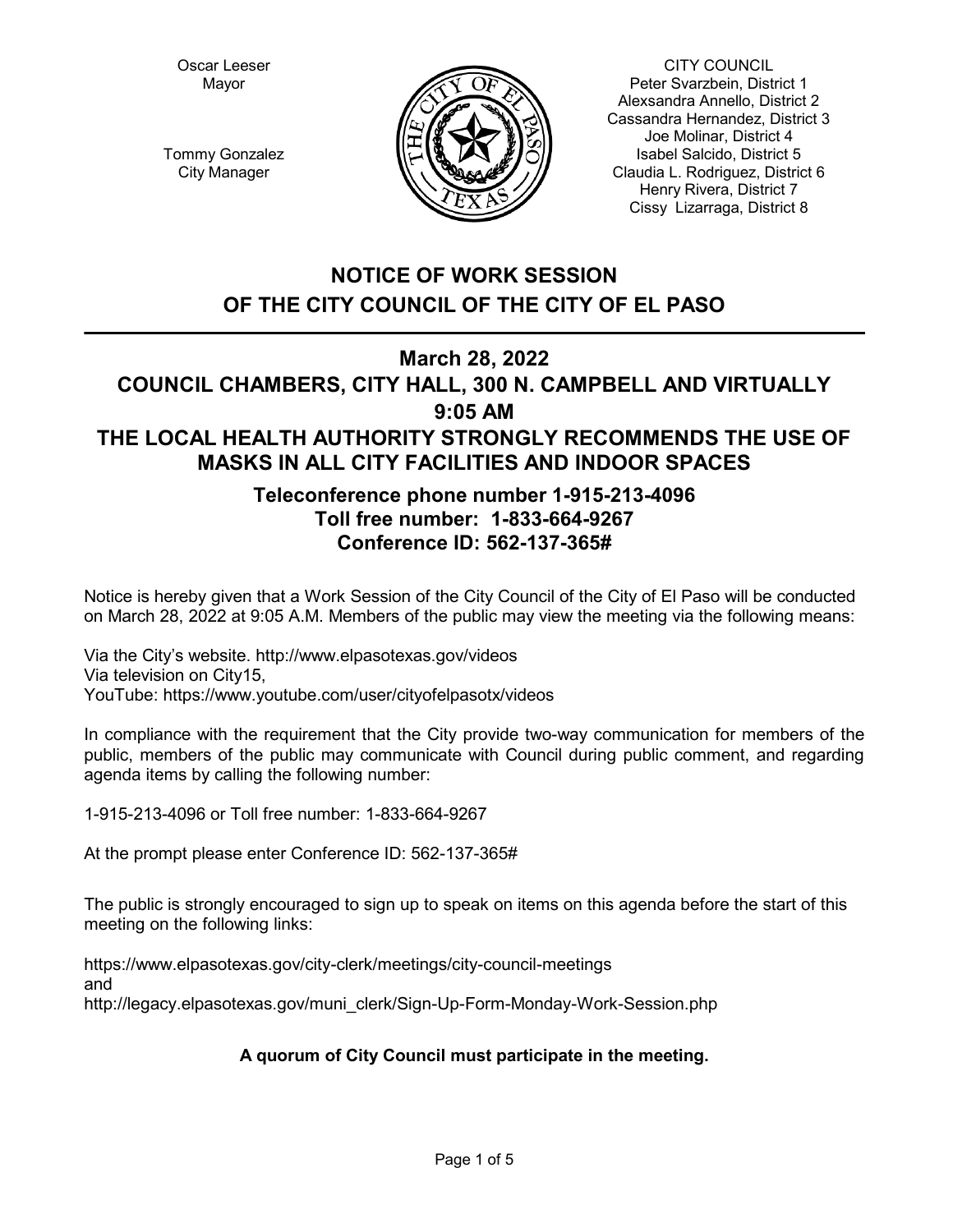## **AGENDA**

| 1. | Presentation and discussion by the COVID-19 Response and Recovery<br>Cross-Functional Team providing information on key activities, efforts, and<br>processes.                                                                                                                                                                                    | 22-336 |
|----|---------------------------------------------------------------------------------------------------------------------------------------------------------------------------------------------------------------------------------------------------------------------------------------------------------------------------------------------------|--------|
|    | 1. Overview (Tommy Gonzalez)                                                                                                                                                                                                                                                                                                                      |        |
|    | 2. City Attorney Overview (Karla Nieman)<br>a) State Disaster Declarations<br>b) Emergency Ordinances<br>c) Greg Abbott, in his official capacity as Governor of Texas v. City of<br>El Paso and Statewide Mask Mandate Litigation<br>d) Additional Updates                                                                                       |        |
|    | 3. Team Lead Report<br>a) Health Focus (Hector Ocaranza, M.D.)                                                                                                                                                                                                                                                                                    |        |
|    | 4. City Manager Wrap-up (Tommy Gonzalez)                                                                                                                                                                                                                                                                                                          |        |
|    | <b>All Districts</b><br>City Manager's Office, Cary Westin, (915) 212-1063                                                                                                                                                                                                                                                                        |        |
| 2. | Discussion and action on an Emergency Ordinance re-enacting Emergency<br>Ordinance No. 019035 extending a Disaster Declaration due to a Public Health<br>Emergency.                                                                                                                                                                               | 22-356 |
|    | <b>All Districts</b><br>Fire, Chief Mario D'Agostino, (915) 212-5605                                                                                                                                                                                                                                                                              |        |
| 3. | Discussion and action on an Emergency Ordinance re-enacting Emergency<br>Ordinance No. 019036 instituting emergency measures, as re-enacted, restated<br>and amended by Emergency Ordinance No. 019151; and further re-enacted<br>and amended by Emergency Ordinance Nos. 019156, 019169, 019191 and<br>019284; penalty as provided in Section 8. | 22-357 |
|    | <b>All Districts</b><br>Fire, Chief Mario D'Agostino, (915) 212-5605                                                                                                                                                                                                                                                                              |        |
| 4. | Discussion and action on an Emergency Ordinance re-enacting Emergency<br>Ordinance No. 019241; Allowing temporary uses on the public right of way and<br>private property by suspending various city ordinances; Penalty as provided in<br>Section 6.                                                                                             | 22-348 |
|    | <b>All Districts</b><br>Capital Improvement Department, Sam Rodriguez, (915) 212-0065                                                                                                                                                                                                                                                             |        |
| 5. | Presentation and discussion by the Police Department (Safe and Secure City)<br>Cross-Functional Team providing information on key activities, efforts, and<br>processes.                                                                                                                                                                          | 22-337 |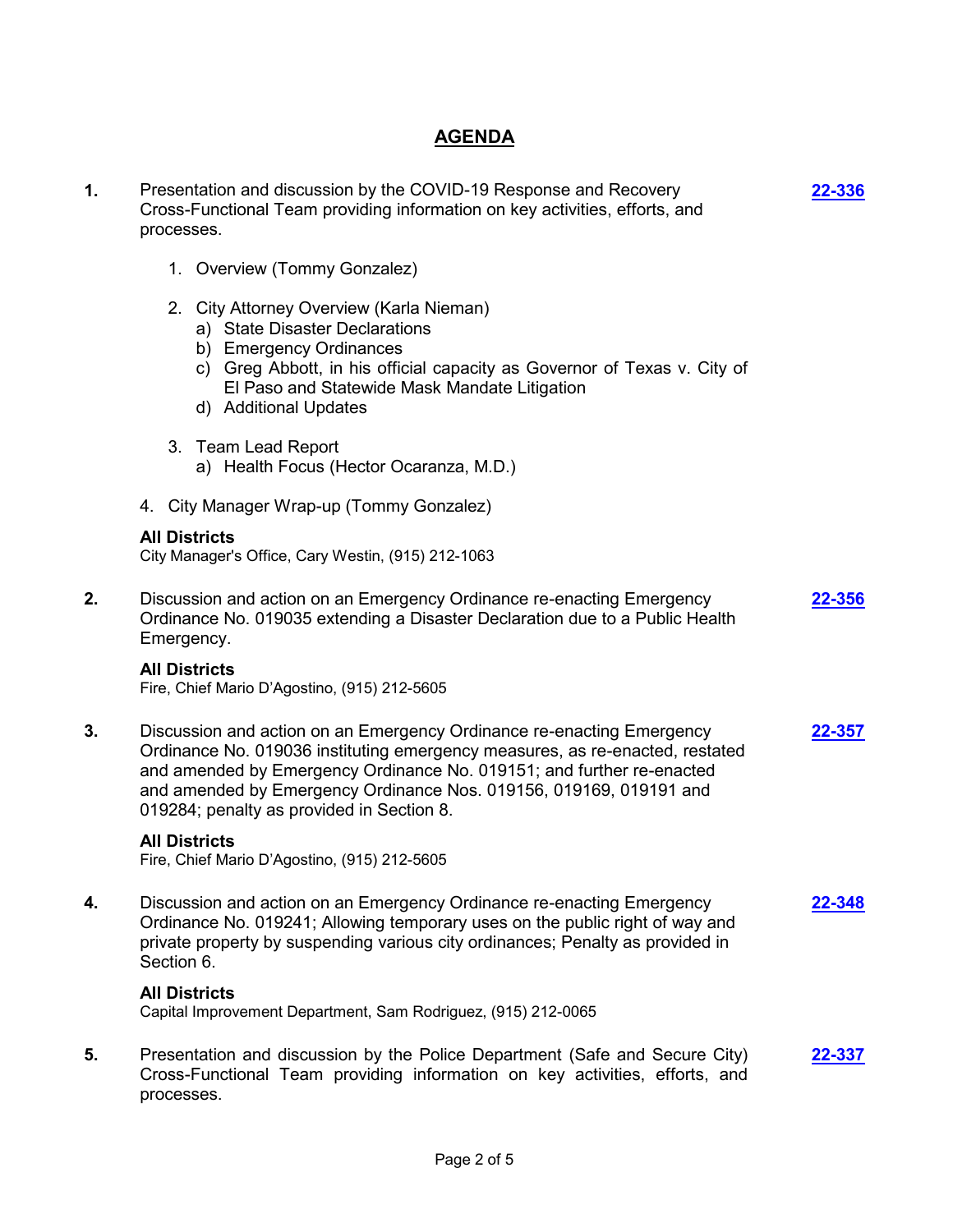- 1. CFT Operations (Dionne Mack)
- 2. Team Lead Reports: Composition and scope of the El Paso Discipline Review Board and the Shooting Review.

Presenters:

- · Dionne Mack (City Manager's Office)
- · Eric Gutierrez (City Attorney's Office)
- · Samantha Singleton (Border Network for Human Rights Police Accountability Taskforce)

#### **All Districts**

City Manager's Office, Dionne Mack, (915) 212-1064

| 6.  | Presentation and discussion on a Street Infrastructure Comprehensive Update.                                                                                                                                                                                                                              | 22-328        |
|-----|-----------------------------------------------------------------------------------------------------------------------------------------------------------------------------------------------------------------------------------------------------------------------------------------------------------|---------------|
|     | <b>All Districts</b><br>Capital Improvement Department, Sam Rodriguez, (915) 212-0065                                                                                                                                                                                                                     |               |
| 7.  | Presentation and discussion on the Capital Improvement 2nd quarter update for<br>active, programmed, and completed capital projects.                                                                                                                                                                      | 22-329        |
|     | <b>All Districts</b><br>Capital Improvement Department, Sam Rodriguez, (915) 212-0065                                                                                                                                                                                                                     |               |
| 8.  | Discussion on first complete draft of "Onward Alameda" Corridor Plan for<br>Alameda Ave. from downtown to the east side city limit.                                                                                                                                                                       | <u>22-359</u> |
|     | Districts 3, 6, 7, and 8<br>Capital Improvement Department, Joaquin Rodriguez, (915) 328-8731                                                                                                                                                                                                             |               |
| 9.  | Discussion of an ordinance amending various sections of Title 19 (Subdivision<br>and Development Plats), to adopt the El Paso Street Design Manual, to update<br>references to the design standards for construction to the street design manual,<br>and to update standards of construction for streets. | 22-361        |
|     | <b>All Districts</b><br>Capital Improvement Department, Joaquin Rodriguez, (915) 328-8731                                                                                                                                                                                                                 |               |
| 10. | Discussion of an ordinance amending the 2025 proposed thoroughfare system,<br>as incorporated into "Plan El Paso" to add context area classifications to all<br>included thoroughfares and to make minor changes to the thoroughfare system<br>based on existing conditions and development patterns.     | 22-362        |
|     | <b>All Districts</b><br>Capital Improvement Department, Joaquin Rodriguez, (915) 328-8731                                                                                                                                                                                                                 |               |

## **EXECUTIVE SESSION**

The City Council of the City of El Paso may retire into EXECUTIVE SESSION pursuant to Section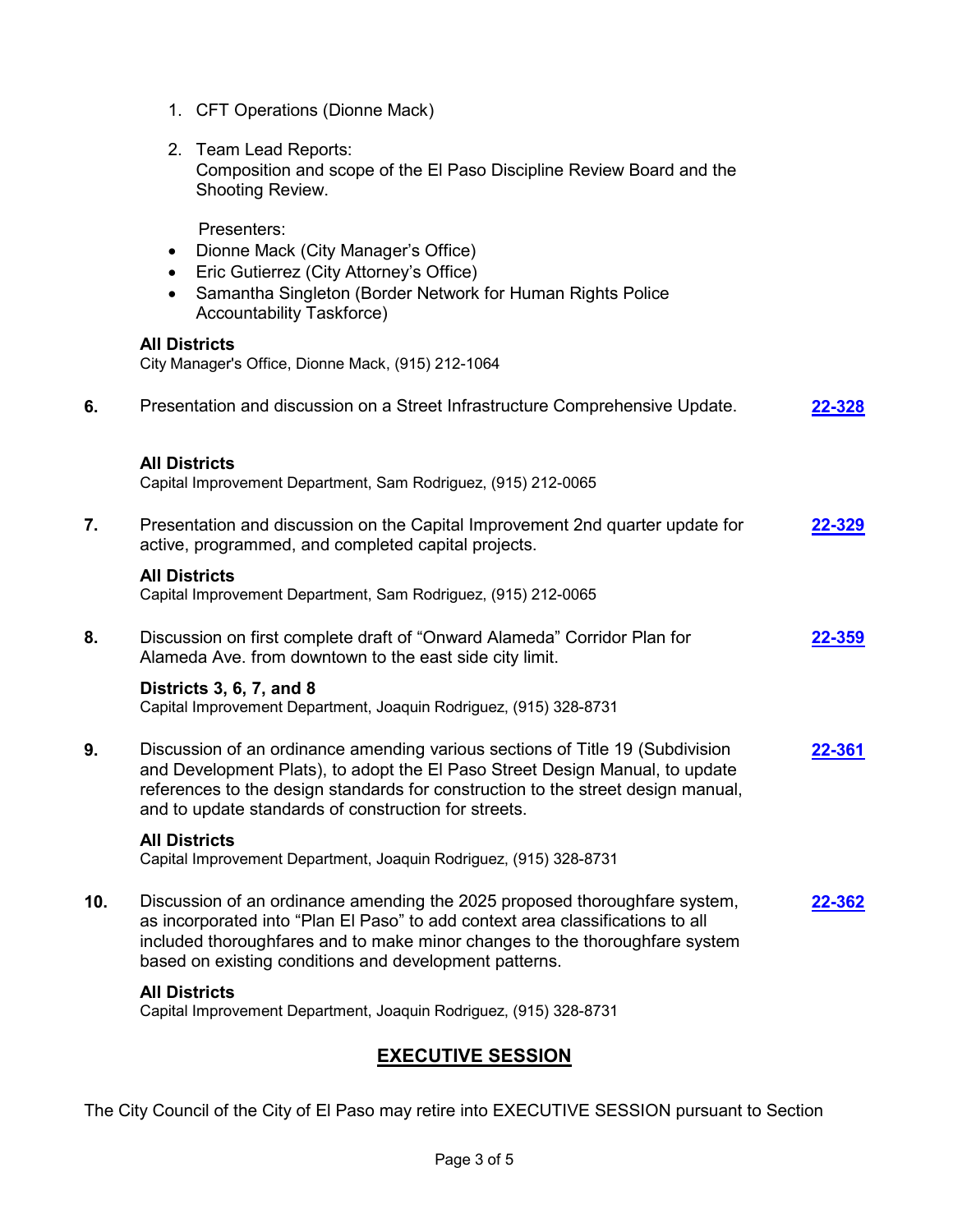3.5A of the El Paso City Charter and the Texas Government Code, Chapter 551, Subchapter D, to discuss any of the following: (The items listed below are matters of the sort routinely discussed in Executive Session, but the City Council of the City of El Paso may move to Executive Session any of the items on this agenda, consistent with the terms of the Open Meetings Act and the Rules of City Council.) The City Council will return to open session to take any final action and may also, at any time during the meeting, bring forward any of the following items for public discussion, as appropriate.

| Section 551.071 | CONSULTATION WITH ATTORNEY                                         |
|-----------------|--------------------------------------------------------------------|
| Section 551.072 | DELIBERATION REGARDING REAL PROPERTY                               |
| Section 551.073 | DELIBERATION REGARDING PROSPECTIVE GIFTS                           |
| Section 551.074 | PERSONNEL MATTERS                                                  |
| Section 551.076 | DELIBERATION REGARDING SECURITY DEVICES OR SECURITY AUDITS         |
| Section 551,087 | DELIBERATION REGARDING ECONOMIC DEVELOPMENT NEGOTIATIONS           |
| Section 551,089 | DELIBERATION REGARDING SECURITY DEVICES OR SECURITY AUDITS: CLOSED |
|                 | MEETING                                                            |

### **Goal 6: Set the Standard for Sound Governance and Fiscal Management**

### **Discussion and action on the following:**

| <b>EX1.</b> | Celia Sanchez, et al v. City of El Paso, Texas et al. Matter No. 17-1026-8443<br>(551.071)                                                                                                                                                                                                                              | 22-363 |
|-------------|-------------------------------------------------------------------------------------------------------------------------------------------------------------------------------------------------------------------------------------------------------------------------------------------------------------------------|--------|
|             | City Attorney's Office, Nicole Anchondo, (915) 212-0033                                                                                                                                                                                                                                                                 |        |
| <b>EX2.</b> | Max Grossman Lawsuit v. City of El Paso; Texas Supreme Court, Case No.<br>21-1105 Matter No. 17-1001-171.001 (551.071)                                                                                                                                                                                                  | 22-364 |
|             | City Attorney's Office, Karla M. Nieman, (915) 212-0033                                                                                                                                                                                                                                                                 |        |
| EX3.        | Application of El Paso Electric Company to Change Rates, Public Utility<br>Commission of Texas Docket No. 52195. Matter No. 21-1008-174 (551.071)                                                                                                                                                                       | 22-365 |
|             | City Attorney's Office, Frances Engelbaum, (915) 212-0033                                                                                                                                                                                                                                                               |        |
| <b>EX4.</b> | Avoided Costs Exception   Petition of the PUC Staff for a Good Cause<br>Exception to §25.181(D)(3)(A) and to set the Avoided Cost of Energy Under<br>§25.181(D)(3)(A) for 2022 Electric Utility Energy Efficiency Programs; Public<br>Utility Commission of Texas Docket No. 52871. Matter No. 21-1008-184<br>(551.071) | 22-366 |
|             | City Attorney's Office, Frances Engelbaum, (915) 212-0033                                                                                                                                                                                                                                                               |        |
| EX5.        | Economic Incentives for a Transit-Oriented Development located in the City of<br>El Paso. Matter No. 21-1007-2869 (551.087)                                                                                                                                                                                             | 22-372 |
|             | Economic and International Development, Elizabeth Triggs, (915) 212-0095                                                                                                                                                                                                                                                |        |
| <b>EX6.</b> | Economic Incentives for a Transit-Oriented Development located in the City of<br>El Paso. Matter No. 21-1007-2870 (551.087)                                                                                                                                                                                             | 22-373 |
|             | Economic and International Development, Elizabeth Triggs, (915) 212-0095                                                                                                                                                                                                                                                |        |